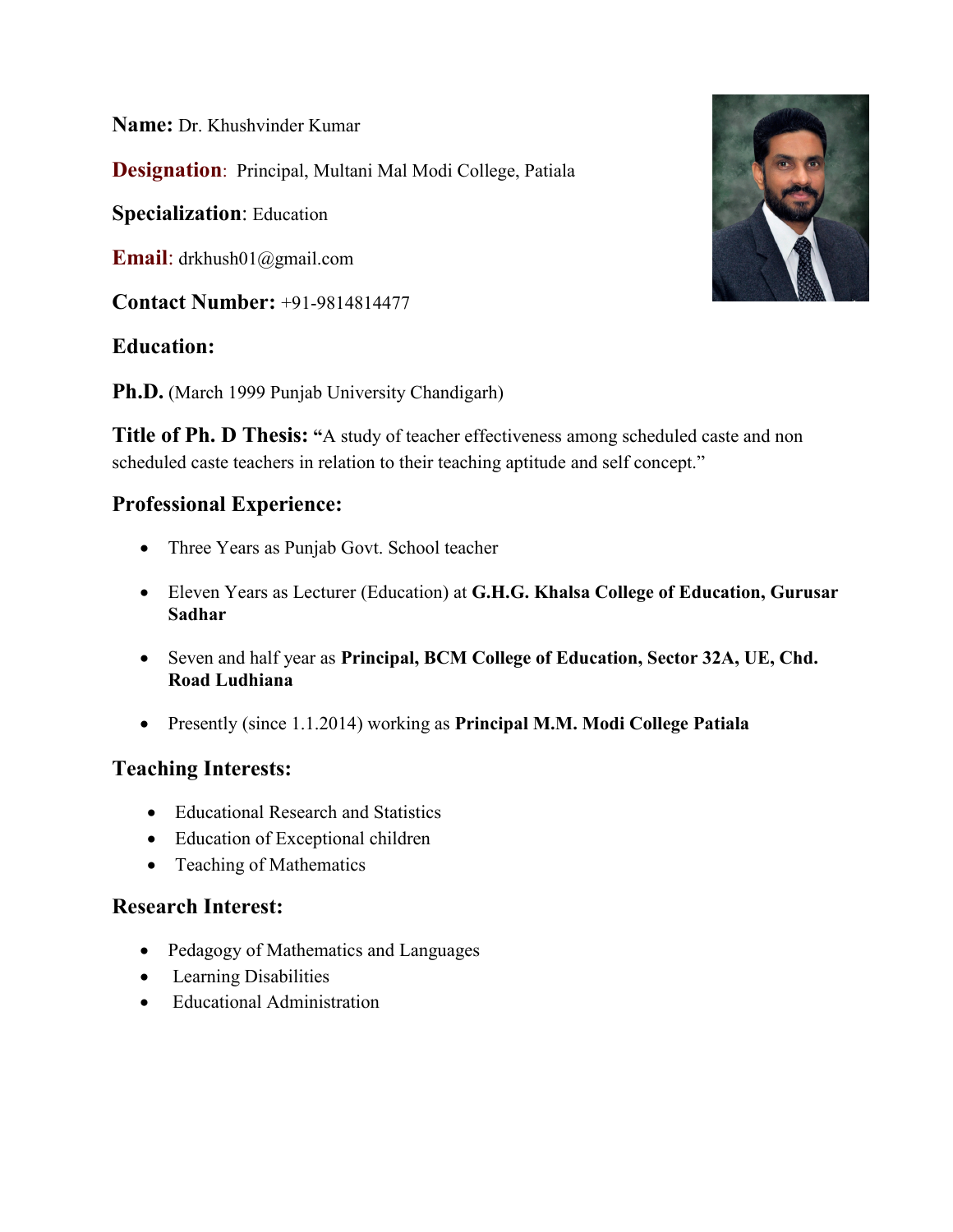#### **Publications**

1. A study of intelligence as determinant of error patterns in mathematical problems Sanjay Kumar, *Recent Researches in Education and Psychology* **Vol. 10, No I-II, 2005**.

https://www.modicollege.com/ResearchPapers/1.pdf

2. A study of burnout among face-to-face and distance mode teachers in relation to their job satisfaction, *Researcher A Multidisciplinary Journal of the University of Jammu* **Vol. 2, No. 1, 2009.** 

https://www.modicollege.com/ResearchPapers/2.pdf

3.A survey of prescribed activities in NCERT and PSEB text books actually being practised in schools, *International Journal of Education and Allied Sciences* **0975-8380 Vol 2 No 2 2010** 

https://www.modicollege.com/ResearchPapers/3.pdf

4.Effect of Ron Davis Approach and Eclectic Approach on World fluency of Dyslexic Children, *International Journal of Education and Allied Sciences* **0975-8380 Vol 2 No 1 2010** 

https://www.modicollege.com/ResearchPapers/4.pdf

- 5. Comparison of NCERT and PSEB Geometry Text Books on the Bases of Van Heiley's Level of Thinking, *Learning Community***, 0976-3201 Vol. 1 No. 2, 2010.** https://www.modicollege.com/ResearchPapers/5.pdf
- 6. Ron Davis and Eclectic Approach in Dyslexic Children *Disability and Impairments An Interdisciplinary Research Journal* **0970-356X No 1 & 2 2011.**

https://www.modicollege.com/ResearchPapers/6.pdf

- 7. Effect of Ron Davis Approach and Eclectic Approach on Academic Achievement in English of Dyslexic Children, *Researcher's Tandem* **2230-8806 Vol.III No-9,2012.** https://www.modicollege.com/ResearchPapers/7.pdf
- 8. An Analytical Study of B.Ed. Evaluation Process *Malwa Journal of Education* **2250-334X Vol.1, No. 1, 2010**  https://www.modicollege.com/ResearchPapers/8.pdf
	- 9. Classification of Trigonometrical Errors Committed by Students *GCTE Journal of Research and Extension in Education* **0975-5444 Vol.7,No.2, 2012.** https://www.modicollege.com/ResearchPapers/9.pdf
	- 10. Impact of Remedial Strategy on Trigonometrical error Patterns *International Journal of Education and Allied Sciences* **0975-8380 Vol 4 No 2 2012**  https://www.modicollege.com/ResearchPapers/10.pdf
	- 11. Effect of Ron Davis Approach on reading ability among primary school Dyslexic children *The CTE National Journal* **0973-4457 Vol. XI No. 1, 2013.**  https://www.modicollege.com/ResearchPapers/11.pdf
	- 12. Impact of Remedial Strategy on Trigonometric Error Patterns- A Case Study *EDU-PSYCATIA International Journal of Education and Psychology* **2438-0785 Vol.1 No.1 Dec.-June 2014**

https://www.modicollege.com/ResearchPapers/12.pdf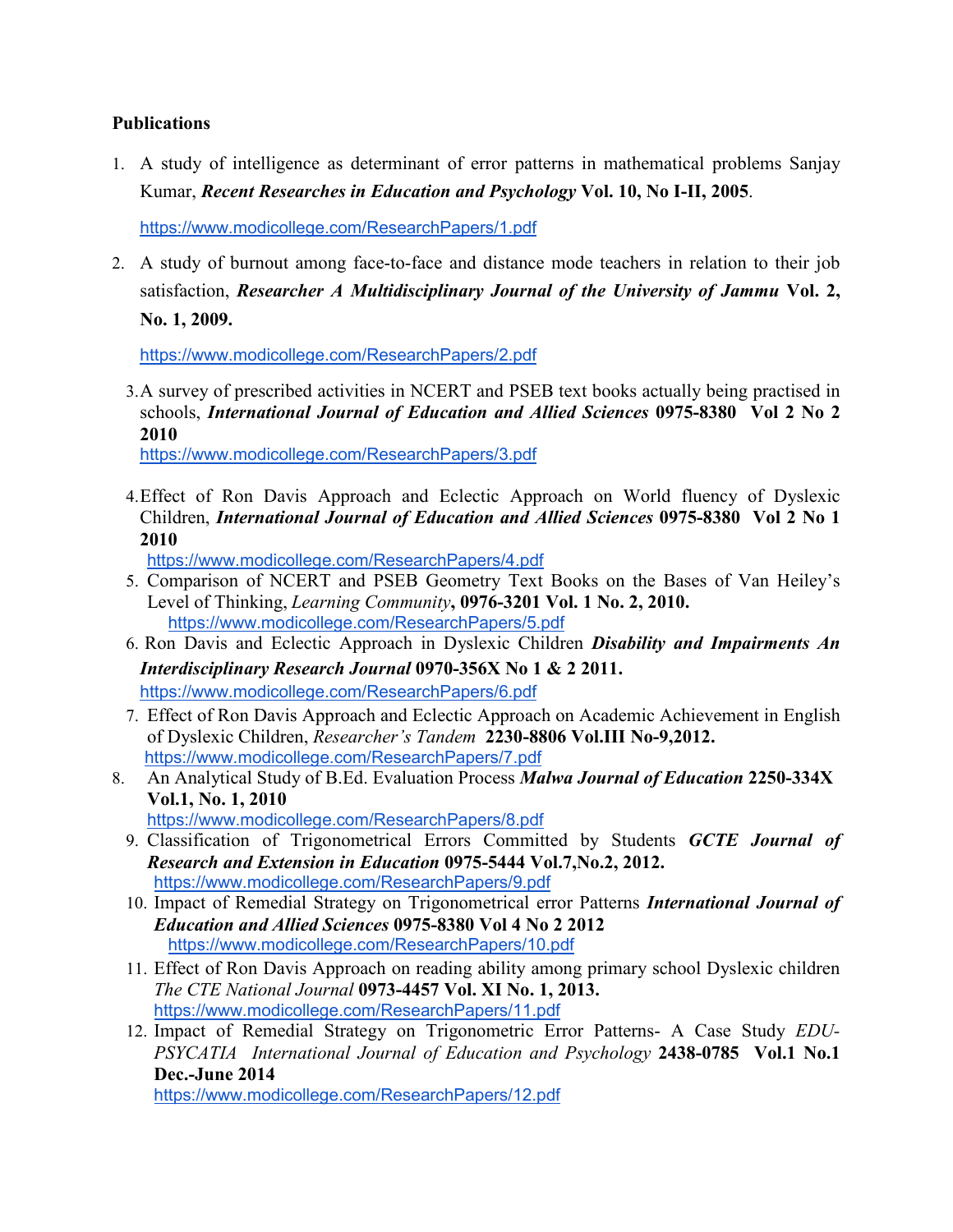- 13. Comparative Study of the Performance of B.Ed. Students admitted Through and Without Entrance Test in relation to their Previous Academic Achievement *BCM Research Colloquium* **2320-9321 Vol.1 No.1 June 2013.** https://www.modicollege.com/ResearchPapers/13.pdf
- 14. Impact of Remedial Strategy on trigonometrical error patterns- A case study *The Sadbhavna Research Journal of Human Development* **2249-6424 Vol.3, Issue2, 2013.** https://www.modicollege.com/ResearchPapers/14.pdf
- 15. Effectiveness of cooperative learning on academic achievement in social science of secondary school students *Parview* **2320-558X Vol.2 No.1 July 2013.** https://www.modicollege.com/ResearchPapers/15.pdf
- 16. Impact of Remedial Strategy on Trigonometric Error Patterns- A Case Study *Issues and Ideas in Education* **2320-7655 Vol.1 No.2 September 2013.** https://www.modicollege.com/ResearchPapers/16.pdf
- 17. Effectiveness of cooperative learning on Social Competence of secondary school students *Malwa journal of Research* **2250-334X Vol.1 No.4, 2013.**  https://www.modicollege.com/ResearchPapers/17.pdf
- 18. Case Study of Harshpreet: A Dyslexic Boy *BCM Research Colloquium* **2320-9321 Vol.1 No.2 Dec. 2013.**

https://www.modicollege.com/ResearchPapers/18.pdf

- 19. Construction and Standardisation of Achievement Test in Social Science *BCM Research Colloquium* **2320-9321 Vol.2 No.1, 2014** https://www.modicollege.com/ResearchPapers/19.pdf
- 20. Impact of Remedial strategy on Trigonometrical error Patterns- A Case Study *GHG Journal of Sixth Thought* **2348-9936 Vol.1 No.1, 2014.** https://www.modicollege.com/ResearchPapers/20.pdf
- 21. Concept Mapping- An Appraisal *GHG Journal of Sixth Thought* **2348-9936 Vol.2 No.1, 2015.**

https://www.modicollege.com/ResearchPapers/21.pdf

22. Educational Administration of the Secondary Schools of Punjab State during the session 2009-10 & 2010-11- A Case Study *BCM Research Colloquium* **2320-9321 Vol.2 No.2,2014**

https://www.modicollege.com/ResearchPapers/22.pdf

- 23. Effectiveness of Cooperative Learning on Critical Thinking Dispositions of Secondary School Students *Issues and Ideas in Education* **2320-7655 Vol.3 No.1, 2015.** https://www.modicollege.com/ResearchPapers/23.pdf
- 24. Assessment of Punjabi Language Skills Of PSEB and CBSE School Students *International Multidisciplinary E-journal* **2277-4262 SJIF 4.76 Vol 5, Issue 6,2016** https://www.modicollege.com/ResearchPapers/24.pdf
- 25. A Comparative Study of Text Books of Punjabi Language of 7th Class of PSEB and CBSE *Parview* **2320-558X Vol 7,No. 1,2016** https://www.modicollege.com/ResearchPapers/25.pdf
- 26. Cooperative learning environment by STAD and JIGSAW techniques. A Gateway to explore knowledge and inter-relations *Education Times*, **ISSN: 2319-8265 Vol. VII, No. 1, Page 267-272, 2017**

https://www.modicollege.com/ResearchPapers/26.pdf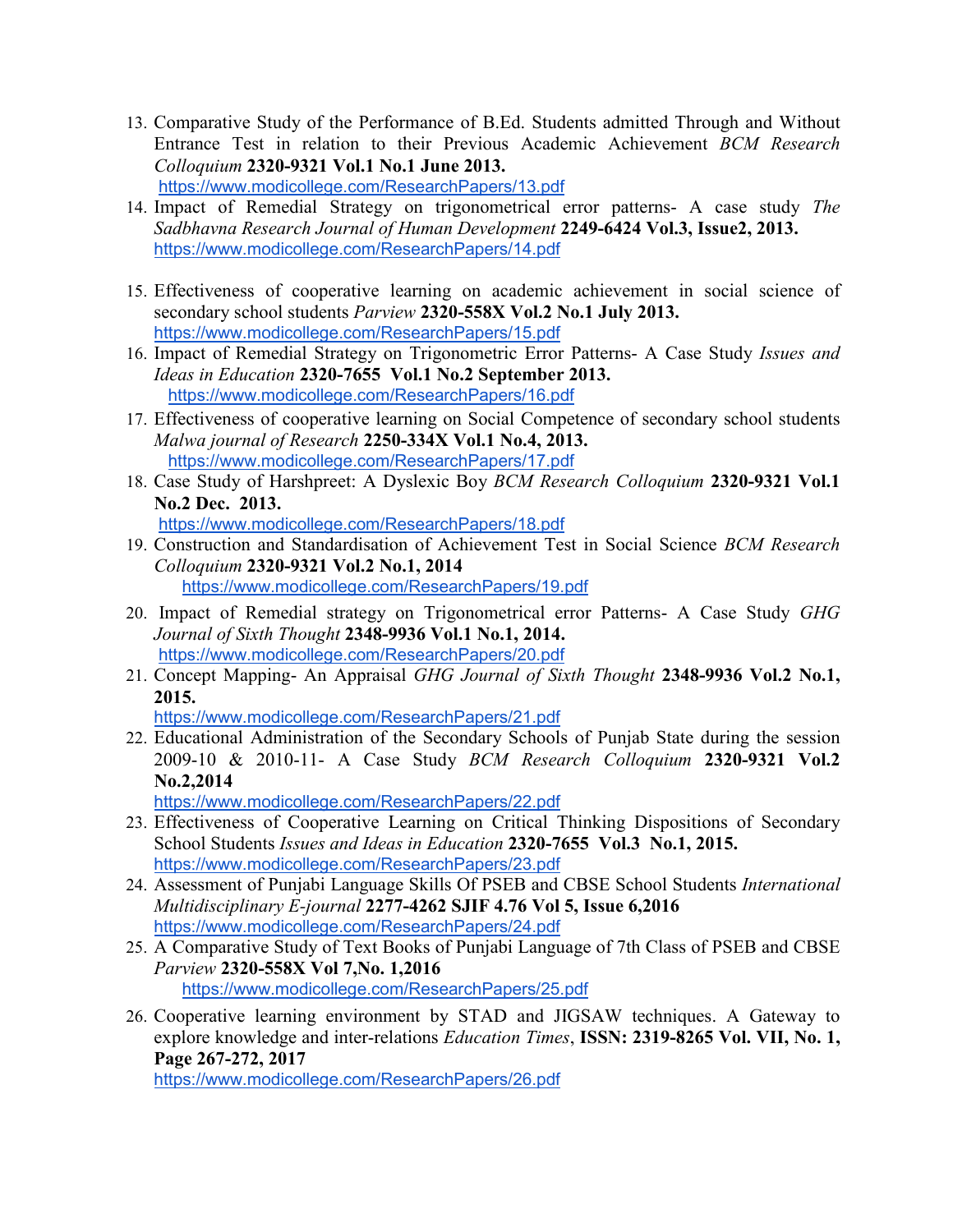- 27. Effect of Concept mapping strategy in Maths on achievement in relation to mathematical anxiety *GHG Journal of Sixth thought*, **ISSN: 2348-9936.Vol. 4 No. 1, 2017.** https://www.modicollege.com/ResearchPapers/27.pdf
- 28. Effect of concept mapping strategy in Maths on Mathematical creativity in relation to anxiety in mathematics *Vidywarta* **ISSN: 2319-9318 Issue 19 Vol.-1,2017** https://www.modicollege.com/ResearchPapers/28.pdf
- 29. Survey of Educational and Administrative problems of Government Secondary Schools in Punjab State *GHG Journal of Sixth thought* **ISSN: 2348-9936 Vol. 4, No.1, 2017** https://www.modicollege.com/ResearchPapers/29.pdf
- 30. Analysis of Administrative initiatives taken regarding Secondary Schools of Punjab state during the period 2009-14 *Printing Area Int. Res. Journal* **ISSN: 2394-5303. Issue 31 Vol. 1,2017**

https://www.modicollege.com/ResearchPapers/30.pdf

- 31. Teacher education a place for experimentation *Edu World* **2319-7129 Vol VIII, No 5,2018** https://www.modicollege.com/ResearchPapers/31.pdf
- 32. An Analytical study of administration of the Punjab Government schools during the period 2009-14 *Edu World* **2319-7129 Vol VIII, No 4,2018** https://www.modicollege.com/ResearchPapers/32.pdf
- 33. Effectiveness of STAD and Jigsaw II techniques of cooperative learning on language listening proficiency skill of pre-service teachers *Education Plus* **2277-2405 Vol VIII, No 4,2018**

https://www.modicollege.com/ResearchPapers/33.pdf

34. Educating a Dyslexic children- A case study *Education Plus* 2277-2405 Vol VIII, no 4,2018

https://www.modicollege.com/ResearchPapers/34.pdf

35. Effectiveness of STAD and Jigsaw II techniques of cooperative learning on language reading proficiency of pre-service teachers *Ajanta* **2277-5730, Vol-IX, Issue-II, Part-I, 2019** 

https://www.modicollege.com/ResearchPapers/35.pdf

36. A comparative study of transaction practices prevailing in PSEB and CBSE schools to transact Punjabi language curriculum. *Ajanta* 2277-5730, Vol-IX, Issue-II, Part-II, 2019 https://www.modicollege.com/ResearchPapers/36.pdf

### **Book/Book chapter**

- 1. A Study of Burnout Among Face to Face and Distance Mode Teachers in Relation to Their Job Satisfaction **Strategic Service Management Excel Books, New Delhi ISBN/ISSN NO-987-81-7446-891-8, 2010.**
- 2. The Case Study of Ankit- A Dyslexic Boy, Elementary Education, **Elementry Education, Mohit Puri, APH Publication, New Delhi , ISBN/ISSN NO- 978-81-313- 1417-3, 2012**
- 3. Comparison of Van Hiele's Theory of Geometry Learning with Piaget's Theory of Conceptual Development **Enhancing the Knowledge Base in Education- RCE Monograph Series 1 ISBN/ISSN NO- 978-93-8014-543-3, 2014**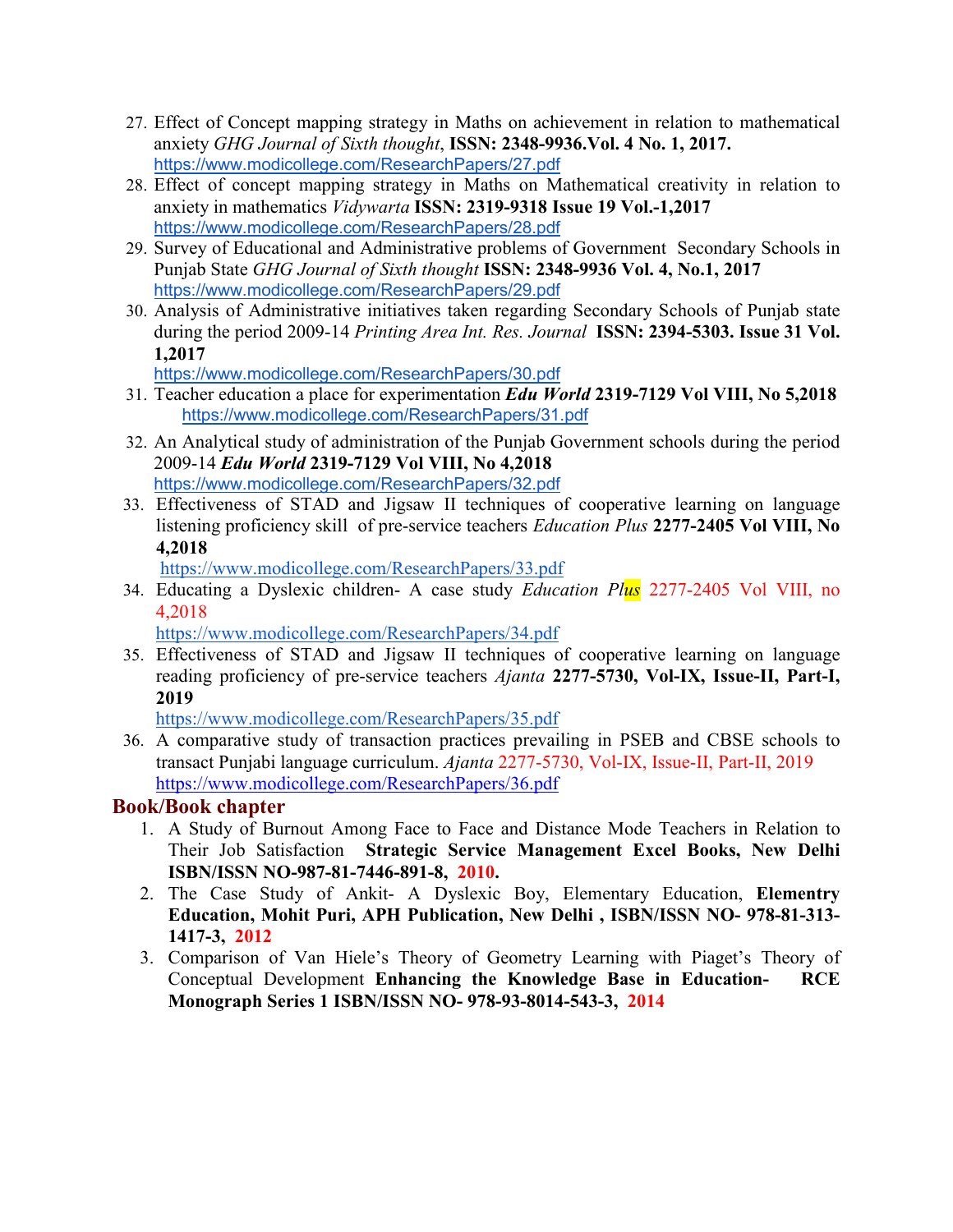### **Full papers in Conference Proceedings**

- 1. Impact of a remedial strategy on different types of trigonometrical errors omitted by students **Resurgence of Education Nirvaan Publication, Ludhiana ISBN/ISSN NO-978-81-923919-6-0, 2013**
- 2. Designing Computer Assisted Instructions in Educational Psychology for Prospective Teachers **Resurgence of Education Nirvaan Publication, Ludhiana ISBN/ISSN NO-978-81-923919-6-0, 2013**
- 3. Teacher Training in Higher Education: Sharing Practices to Promote Quality Culture in Teacher Education Institutions **Resurgence of Education Nirvaan Publication, Ludhiana ISBN/ISSN NO- 978-81-923919-6-0, 2013**
- 4. Soft Skills Education for Enhancing Employability Skills of Pupil Teachers **Resurgence of Education Nirvaan Publication, Ludhiana ISBN/ISSN NO- 978-81-923919-6-0, 2013**
- 5. Cooperative Learning When you teach, you Learn Twice. **Resurgence of Education Nirvaan Publication, Ludhiana ISBN/ISSN NO- 978-81-923919-6-0, 2013**
- 6. Quality Concerns in Higher Education **Resurgence of Education Nirvaan Publication, Ludhiana ISBN/ISSN NO- 978-81-923919-6-0, 2013**
- 7. Role of Van Hiele's Model of thinking in Geometry in Quality Enhancement of Mathematics Education **Resurgence of Education Nirvaan Publication, Ludhiana ISBN/ISSN NO- 978-81-923919-6-0, 2013**
- 8. Soft Skills Education for Enhancing Employability Skills of Pupil Teachers **Resurgence of Education Nirvaan Publication, Ludhiana ISBN/ISSN NO- 978-81-923919-6-0, 2013**
- 9. Innovative Practice: Effect of Mobile Learning on Achievement of B.Ed Students **IQAC A Pivot of Educational Spokes Twenty First Century Publications, Patiala 978-93- 80144-82-5, 2012**
- 10. Research and Development in School Education (Error Analysis in Mathematics) **School Education- Universalisation and Quality Concerns ISBN/ISSN No-978-93-85446-52- 8, 2015**

### **Books published as single author or as editor**

- 1. Learning Mathematics: A Lab Experience GBD Publication, Gurusar Sadhar (Ludhiana) ISBN: 978-81-922217-3-1.**2004** Revised **2012**
- 2. *Ganit Paryogshala: Kujh Tajarbey* **:** A manual of improvised teaching GBD Publication, Gurusar Sadhar (Ludhiana) ISBN 978-81-922217-6-2. **2005**
- 3. Computer Education GBD Publication, Gurusar Sadhar (Ludhiana). ISBN: 978-81- 922217-1-7.**2005**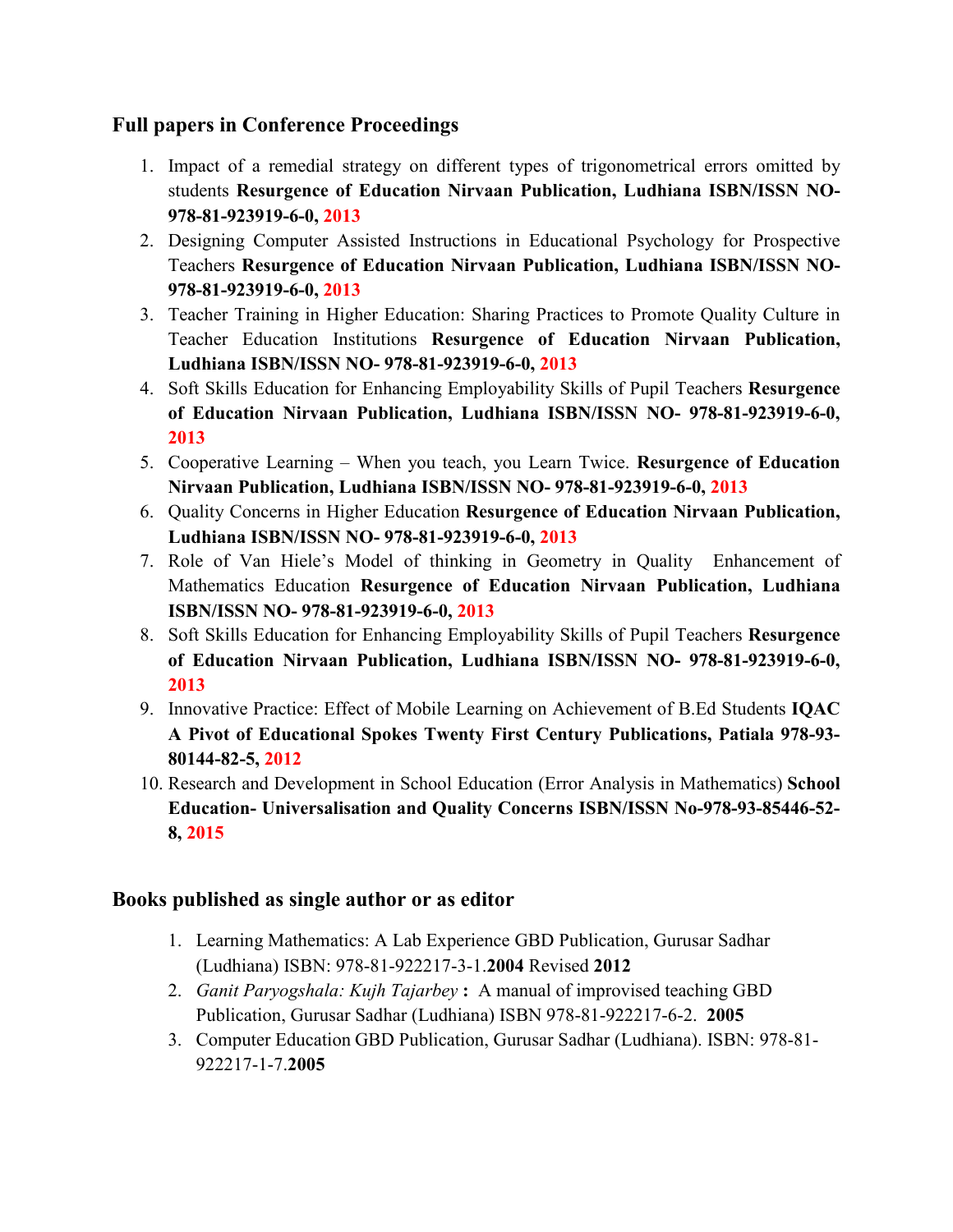- 4. Computer Education (Pbi Medium) GBD Publication, Gurusar Sadhar (Ludhiana). ISBN: 978-81-922217-1-7.**2005**
- 5. Contemporary Indian Education: Special Reference to Assam and Punjab GBD Publication Gurusar Sadhar, 978-81-922217-5-5. **2011**
- 6. Naal Mere Koi Challe Travelogue Chetna Parkashan, ISBN: 935112252-2. **2017**
- 7. YUVA Book published on Golden Jubilee of National Service Scheme Zohra Publication ISBN: 978-93-82376-82-8. **2019**
- 8. Ruminations Gurmehar Publication Patiala, ISBN: 978-81-929148-0-0. **2019**
- 9. Kich Sunie Kich Kahea Book published on 550<sup>th</sup> Parkash Purab of Guru Nanak Gurmehar Publication 978-81-942154-5-5 **2019**

## **Invited Lectures/ Chairmanships at National or International Conference / Seminars etc.**

- 1. Role of Innovations and Creativity in Education **Resource** Person PCMA International Conference at PIMT Mandi Gobindgarh (2014)
- 2. Structure of Mathematic **Resource** Person GHG Khalsa College Gurusar Sadhar (2015)
- 3. **Resource Person** DST- INSPIRE ISF College of Pharmacy Moga (2015)
- 4. Introspection and Improvement in Transaction Practices **Extension lecture** Hindu Kanya College Kapurthala. (2015)
- 5. RUSA- its implications in Punjab **Key Note** MSK College of Education Patiala.(2015)
- 6. Innovative Practices: Scope in a two year B.Ed. Course **Resource Person** Ramgrhia College of Education Phagwara. (2015)
- 7. School Education: Universalisation and Quality Concerns **Resource Person** SGTB College of Education Sehke(2015)
- 8. Chaos in Values- Emerging Challenge for All **Theme Paper** Doraha College of Education, Doraha (ICSSR) (2015)
- 9. Action Research **Extension lecture** Babe Ke College of Education Mudki (2015)
- 10. Post NCTE 2014 Regulation Scenario of Teacher Education in Panjab **Resource Person**  Redefining Teacher's Role as an Architect of Socio-Educational Change Jyotiba Fule College of Education Nagpur in collaboration with CTE (2015)
- 11. Skill Development in Higher Education **Chief Panelist** A.S. College Khanna in collaboration with PCMA(2015)
- 12. Mathematics and Mysticism **Resource Person** DST- Inspire, ISF College of Pharmacy (2015)
- 13. A Report on outcome of Brainstorming Session of CTE Pb. & Chd. Chapter **Resource Person** Issues and Challenges for Quality Teacher Education in Perspective of NCTE Regulation-2014 29<sup>th</sup> National Conference of CTE at Nalande College of Education Dehradun (2015)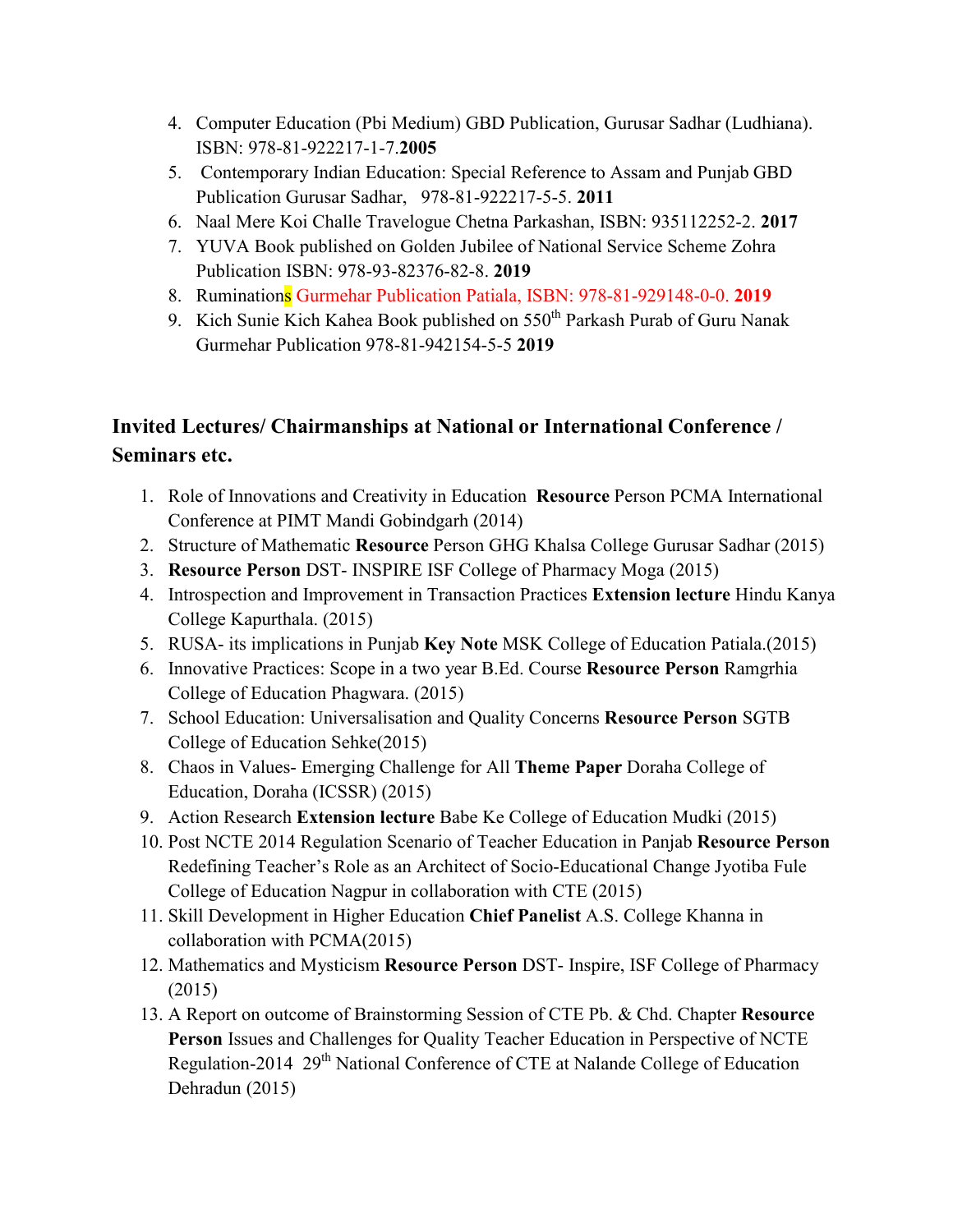- 14. Issues and Challenges for Quality Teacher Education in Perspective of Ncte Regulation-2014 **Chaired Session** 29th National Conference of CTE at Nalande College of Education Dehradun (2015)
- 15. Structure of Mathematics **Resource Person** DST- Inspire, ISF College of Pharmacy (2015)
- 16. Mathematics Education **Panelist** DAN College of Education for women Nawanshahr (2015)
- 17. Spirituality & Management **Chief Panelist** PCMA Conference at SGTB College Anandpur Sahib (2015)
- 18. Action Research **Resource Person** Skylark Edu Experts & CTE at Amritsar (2015)
- 19. Impact of Globalization on Values **Key Note** Govt. State College of Education Patiala (2016)
- 20. Morality and Current situation of Punjabi **Resource Person** Punjabi People Organization at Bhasha Bhawan Patiala (2016)
- 21. NAAC Accreditation: Methodology, Process and Problems **Chaired Session** Guru Nanak College for Girls Mukatsar (2016)
- 22. Mixed Method Research **Extension lecture** Deptt. of Educational studies Central University Jammu (2016)
- 23. Mathematics and Logic **Extension lecture** ISF College of Pharmacy Moga (2016)
- 24. Quality Concerns in Research **Theme Paper** GHG Khalsa College of Education (2016)
- 25. Questioning Skill **Resource Person** 113th OC at UGC- HRDC Panjab University Chd. (2016)
- 26. Seven Day FDP **Key Note** Ramgarhia College of Education Phagwara (2017)
- 27. Faculty Interaction for NAAC Preparation **Invited Talk** Guru Nanak College For Girls Muktsar Sahib (2017)
- 28. Inclusive Education **Invited Lecture** Smt. Jawala Devi College of Education Sanghol (2017)
- 29. Academia- Industry Collaboration **Resource Person** BCM College of Education (2017)
- 30. Making Sense Of Higher Education in India **Theme Paper** CTE State Conference: Higher Education Issues and Imperatives Bhai Gurdass College of Education, Sangrur (2017)
- 31. Research Methodology **Workshop** State College of Education, Patiala (2017)
- 32. Teaching Learning and Evaluation **Resource person** Dev Samaj College of Education, Sec. 36 B, Chandigarh (2017)
- 33. Assessment Practices: Issues and Prospects **Key Note** Gian Jyoti Institute of Education, Rajol (Kangra) (2017)
- 34. Skill Development in Higher Education **Theme Paper** International Divine College of Education, Ratwara (2017)
- 35. Kadran Keemtan ate Punjabi Sabiachar **Chaired Session** World Punjabi Conference, Brompton, Canada (2017)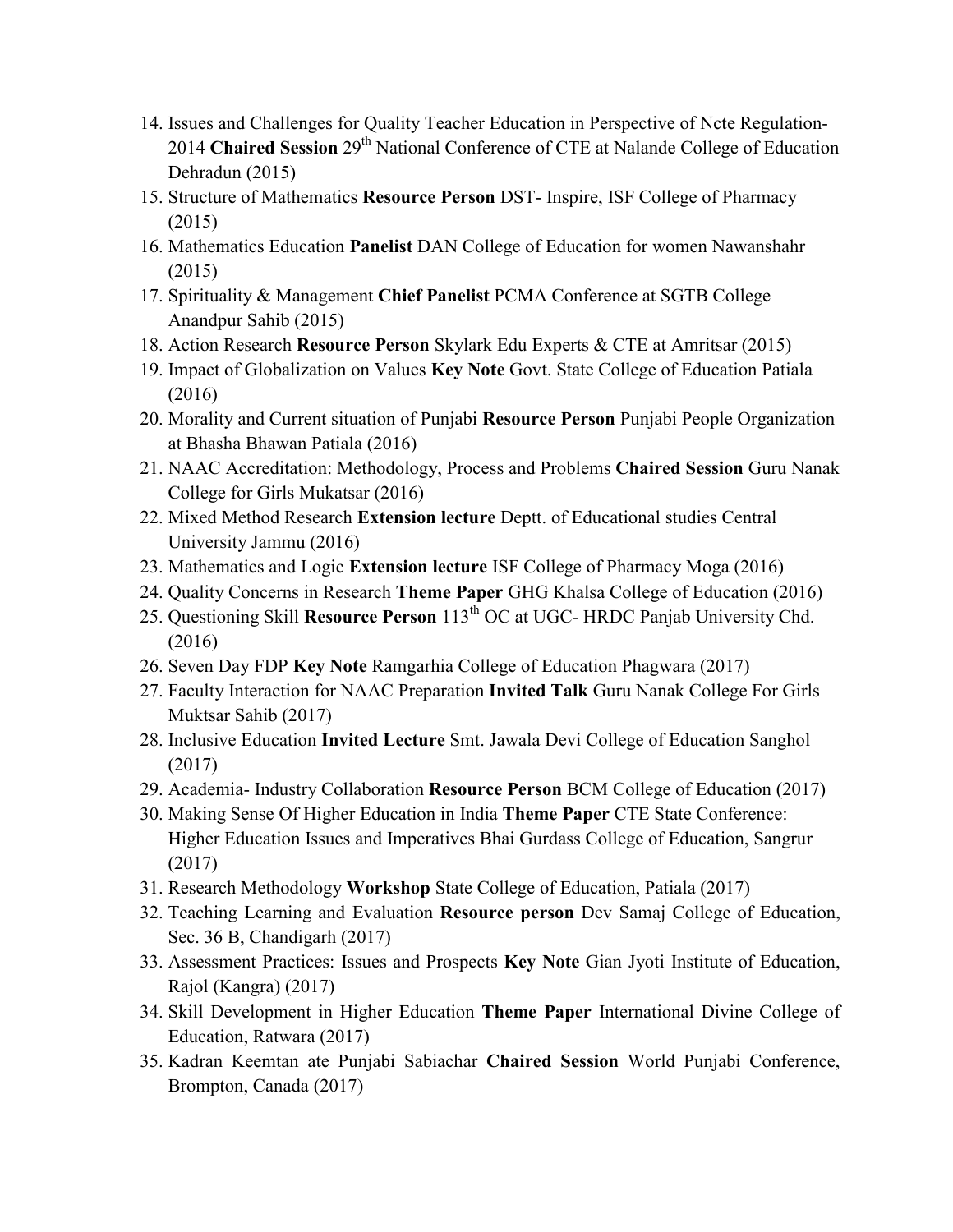- 36. Orientation for NAAC **Extension lecture** Khalsa College, Budhladha (2017)
- 37. Workshop on Model Based Lesson Plan **Resource person** Dev Samaj College of Education for women Ferozepur City (2017)
- 38. Research in Special Education **Resource person** Malwa Central College of Education for Women Ludhiana (2017)
- **39.** Structure of Mathematics **Extension lecture** DST Inspire at SSM College, Dina Nagar (2017)
- 40. Reconstructing Teaching Learning Process **Resource Person** Lyallpur Khalsa College for Women, Jalandhar (2018)
- 41. Teaching Learning Evaluation **Panelist** DD Jain Memorial College Ludhiana (2018)
- 42. Problems and Reforms in Evaluation System **Theme Paper** A.S.College of Education Khanna (2018)
- 43. Reconstructing Teaching Learning **Chaired Session R.S.D. College Ferozepur City.** (2018)
- 44. Environment Conservation Education **Theme Paper** Nankana Sahib College of Education, Kot Gangu Rai, Ludhiana(2018)
- 45. Rethinking Teacher Education **Theme Paper** 18th CTE Annual State Conference at DAN College of Education for Women, Nawanshahar (2018)
- 46. Realigning Evaluation Practices **Invited Lecture** FDP, Guru Nanak National College, Doraha (2018)
- 47. Empowering Learners Beyond Cognition **Theme Paper** Dev Samaj College of Education for Women Ferozpur City (2018)
- 48. Revitalising TLP Reinventing Evaluation Practices **Resource Person** Dev Samaj College of Education for Women Ferozpur City Two Sessions, FDP Doaba College Jallandhar (2019)
- 49. NAAC v/s QCI; Logical basis for this change **Theme Paper** GHG Khalsa college of Education Gurusar Sadhar (Ludhiana) (2019)
- 50. Teaching Sustainability: need of the hour **Invited Lecture** A.S. College of Education Khanna A.S. College of Education Khanna (2019).
- 51. Alluring Carrer Opportunities & Life Style Abroad **Theme Paper** 19th Annual State Conference of CTE GHGH Coe for women Sidhwan Khurd (2019)
- 52. Higher education and Social transformation: Affects & Effects **Resource Person** Bhai Gurdas Institute of Education Sangrur (2019)
- 53. Student and faculty voices in teaching and learning initiatives **Theme Paper** Sri Guru Granth Sahib World University Fatehgarh Sahib (2019)
- 54. Trends in teacher education **Key Note** Ranjit College of Education Jammu (2019)
- 55. Student and faculty voices in teaching and learning initiatives **Theme Paper** Sri Guru Granth Sahib World University Fatehgarh Sahib (2019)
- 56. Quality assurance and enhancement in higher education institutions **Key Note** Tariq College of Education Rajouri (JK) (2019)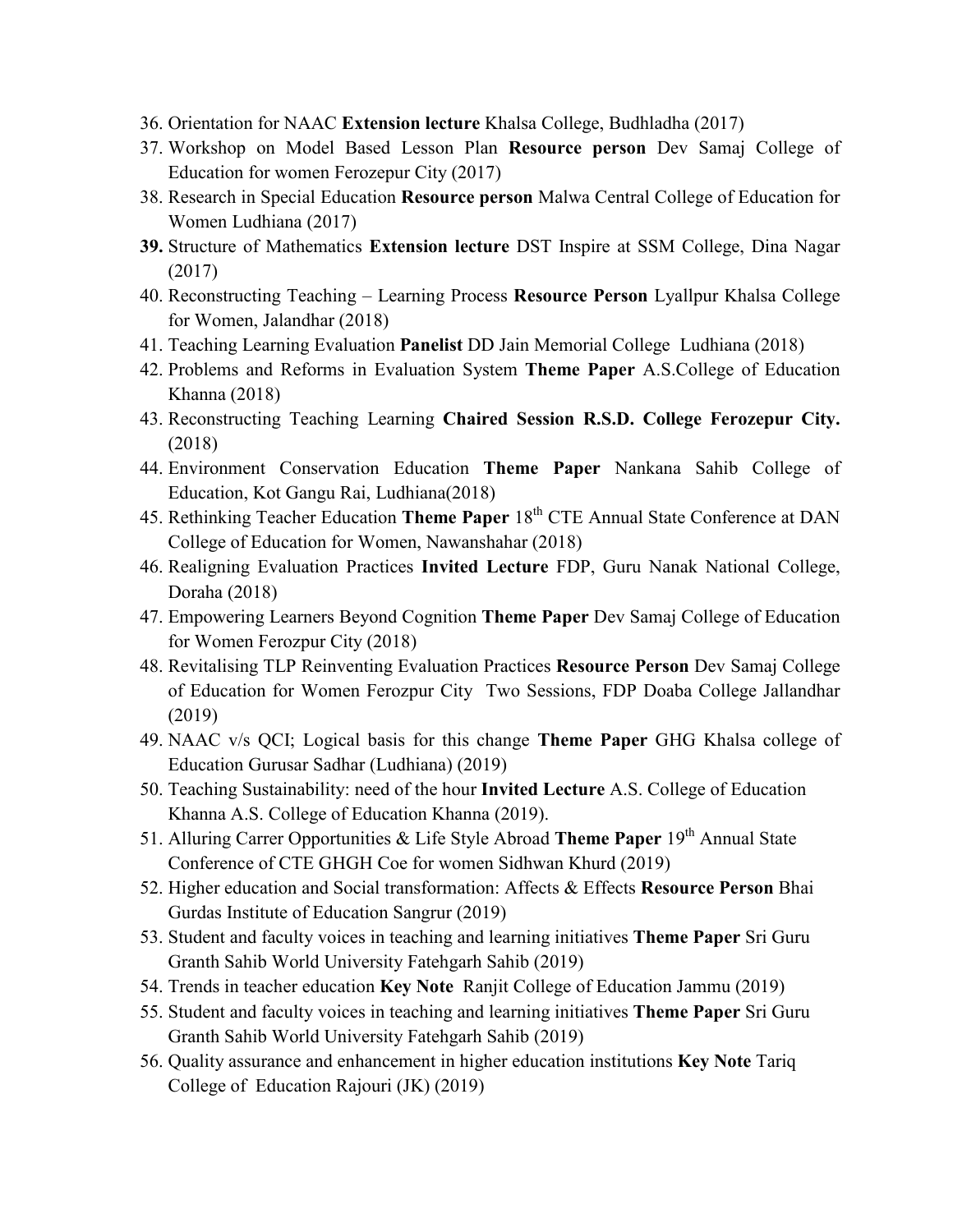- 57. Challenges for quality education in the present scenario **Key Note** Poonch College of Education Poonch (JK) (2019)
- 58. Conference on NEP (Draft) 2019 **Panelist** Rayat Group of Institutions, Rail Majra Ropar (2019)
- 59. DST INSPIRE Programme **Resource Person** ISF College of Pharmacy Moga (2019)
- 60. NAAC Process orientation (Staff Interaction) **Resource Person** FDP Nawan Shahr (2019)
- 61. Penal Discussion on NEP 2019 **Panelist** Guru Nanak College for Girls Mukatsar (2019)
- 62. Workshop on Action Research **Resource Person** Mata Sahib Kaur Khalsa Girls College of Education Dhamomajra Patiala (2019)
- 63. Enhancing Teachers Competencies **Resource Person** GHGH College of Education for Women Sidhwan Khurd (2019)
- 64. Dialogue & Guru Nanak **Resource Person** GHG Khalsa College of Education Gurusar Sadhar (2019)
- 65. Strategies for Enhancing GER- Brain Storming Session **Resource Person** PU Chandigarh (2019)
- 66. Innovative Practices in TLP- Brain Storming Session **Key Note** Doaba College Jallandhar (2019)
- **67.** Technology and Global Trends in Education for sustaining Peace and Values **Theme**  Paper 21<sup>st</sup> Annual National Conference of CTEF at Christ University Bangalore (2020)
- 68. Digital Transformation for Sustainable Development **Key Note** Master Tara Singh Memorial College for Women Ludhiana (2020)
- 69. National Education Policy 2019 **Resource Person** 20th Annual State conference of CTEF Dev Samaj College of Education Chandigarh (2020)
- 70. Need of Technologies Development for Better Life of DIVYANGJAN **Panelist**  RCTDDAP Department of Computer Science Punjabi University Patiala (2020)
- 71. Technology and Global Trends in Education for sustaining peace and values **Paper Presented** School of Education CHRIST (Deemed to be University) and Council for Teacher Education in Collaboration with Association of International Researchers Foundation of (CTEF) Indian Origin Emerging Research Paradigms For Sustainable Development: A move towards Quality Enhancement in Education (2020)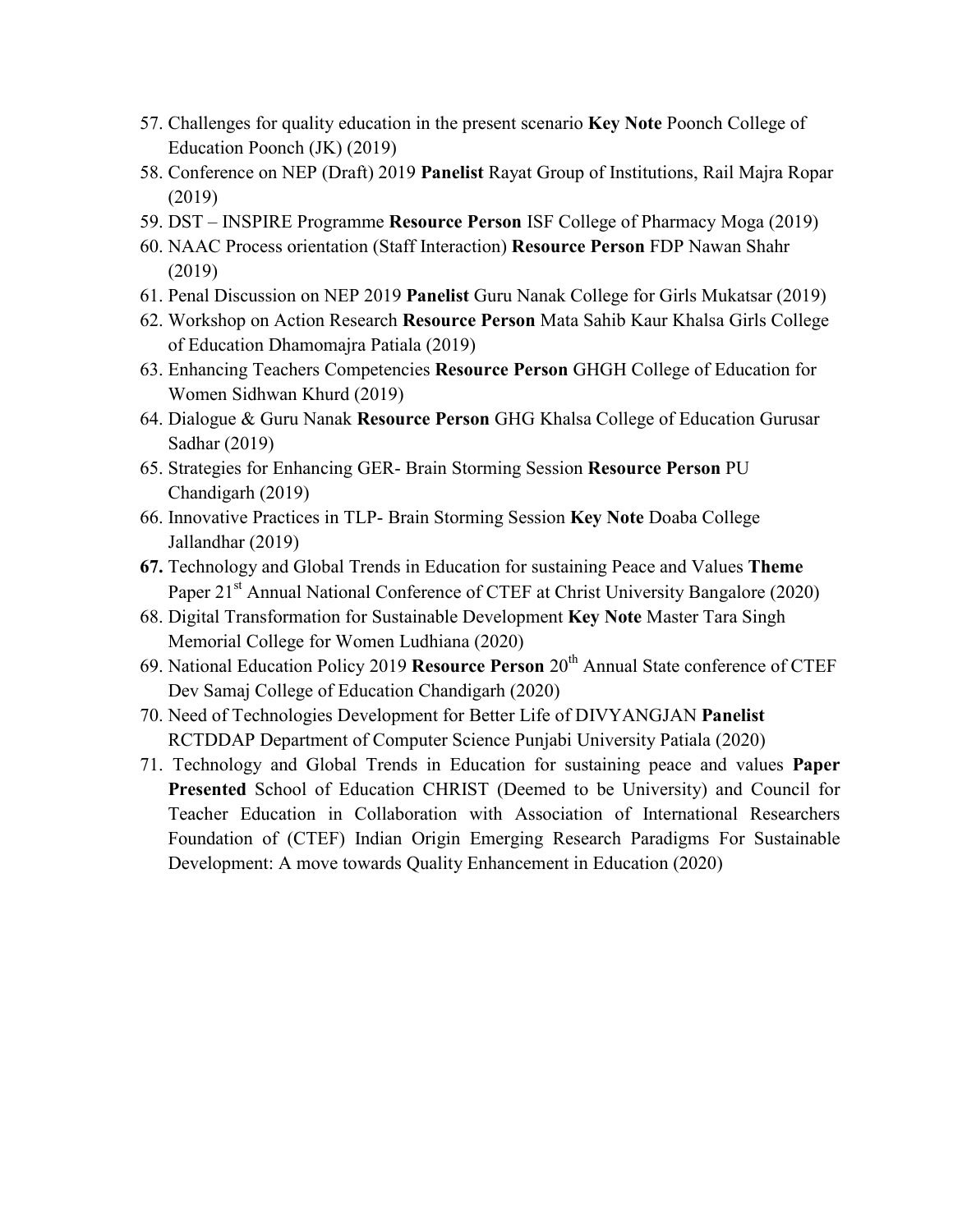## **Research Guidance**

#### **M.Phil or Equivalent**

One student completed.

**1.** Gurbeer Singh: **Educational Administration of the Secondary Schools of Punjab State during academic session 2009-10 and 2010-11: A Case Study** 

### **Ph.D. or Equivalent**

- **1.** Jaspal Singh (completed 2010) **Study of burn out among face to face and distance mode teachers in relation to their job satisfaction and organizational climate.**  Panjab University Chandigarh
- **2.** Rekha (completed 2011) **Effect of Ron Davis approach and eclectic approach on reading ability among primary school dyslexic children** Panjab University Chandigarh
- **3.** Simarpreet Kaur (completed 2012) **Effectiveness of Stad and Jigsaw II techniques of cooperative learning on language proficiency skills of Pre-service teachers** Panjab University Chandigarh
- 4. Vikas Kumar (completed 2012) **An Assessment of achievement in Geometry at various levels of The Van Hiele's model of thinking among students and teachers**  Panjab University Chandigarh
- **5.** Gurbeer Singh (completed 2012) **An analytical study of administration of Govt. schools of Punjab state during the period 2009-2014** Panjab University Chandigarh
- **6.** Jaskaranjeet Singh (completed 2012) **Effect of concept mapping strategy in Mathematics on achievement and Mathematical creativity in relation to their critical thinking.** Panjab University Chandigarh
- 7. Gaurav (completed 2013) **Impact of a Remedial Strategy on Trigonometrical Error Patterns in relation to Cognitive Styles and Cerebral Dominance** Punjab University Chandigarh
- **8.** Pargat Singh (completed 2014) **Effect of comparative learning on critical thinking social competence and achievement in social science of secondary school students**  Panjab University Chandigarh
- **9.** Gurwinder Singh (Completed 2018) **An Analytical Study of Punjabi Curriculum, Transaction Practices and Language Skills at School Level.** Panjab University Chandigarh

## **NAAC PEER TEAM VISITS**

- **6.4.2015 8.4.2015** as a member Peer Team at Tau Devi Lal Memorial College of Education Panipat
- **25.5.2015 27.5 2015** as a member Peer Team at Navjyoti Shiksak Prshikshan Mahavidyalya Sikar Rajasthan